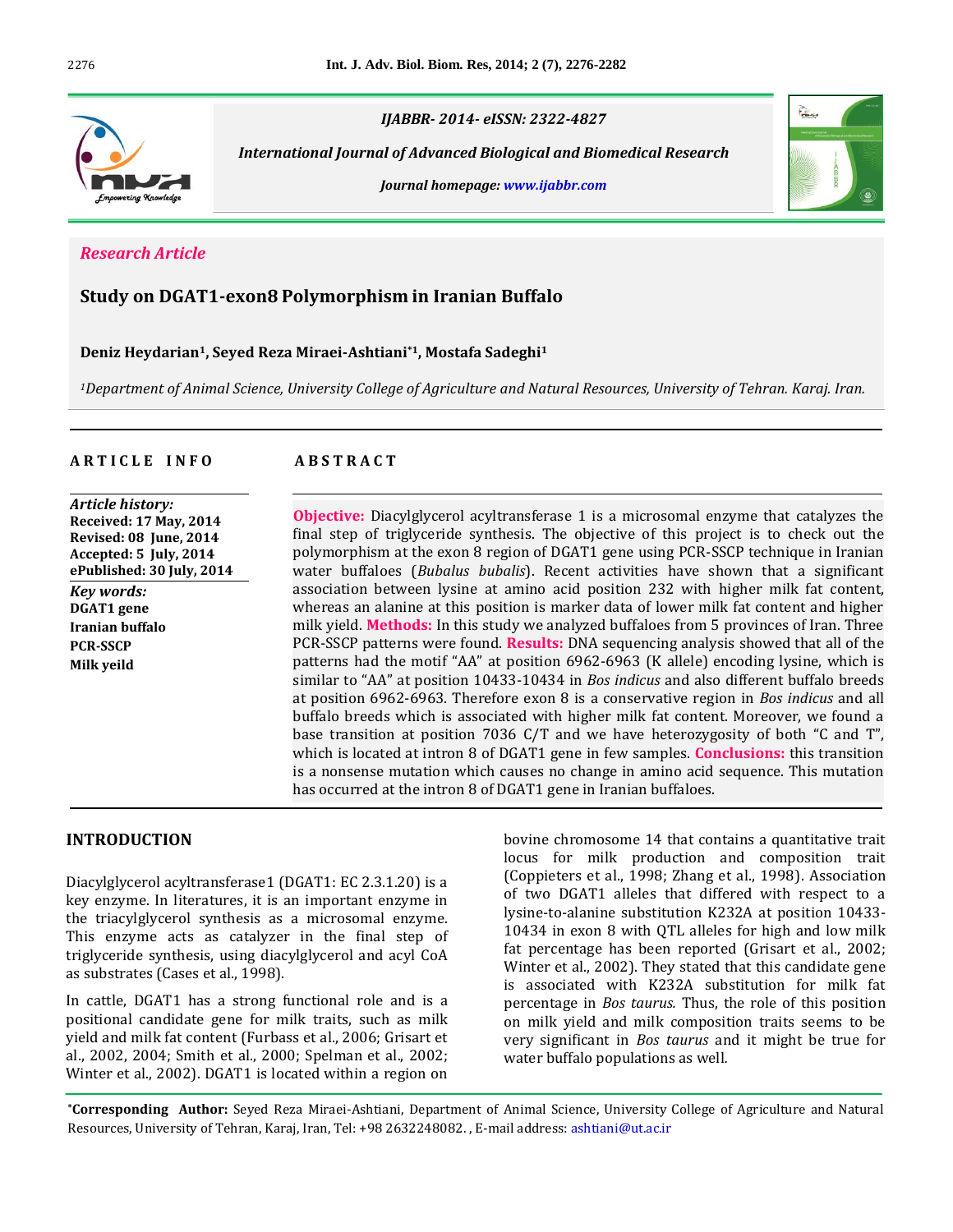Buffaloes are known as major milk producers in India, with a milk fat content ranging from 7% to 14% among different breeds (Tantia et al., 2006). DGAT1*K* is reported as a fixed allele in five Indian buffalo breeds that is related to high milk fat content trait (Tantia et al., 2006). Comparison of the Indian water buffalo DGAT1 sequence to the *Bos taurus* indicated 10 synonymous changes in the coding sequence and two non-synonymous changes (Mishra et al., 2007). The first non-conservative changes was a double SNP at nucleotide 10433 and 10434 (AA to GC) resulting in the previous reported change of K232A (A allele) in *Bos taurus* which has been related to lower fat yield and higher milk yield (Spelman et al., 2002; Thaller et al., 2003; Weller et al., 2003). All the Indian and Chinese buffalo breeds as well as *Bos indicus* cattle have a fixed K allele which is responsible for higher milk fat content in buffalo and *Bos indicus* cattle (Kaupe et al., 2004; Lacorte et al., 2006; Tantia et al., 2006; Yuan et al., 2007). Uruguayan Creole cattle (*Bos taurus*) had polymorph DGAT1 allele frequencies (A allele 0.89: K allele 0.11), which are similar to *Bos taurus* beef breeds. The *Bos taurus* breeds selected for milk production and these results came from artificial selection for increasing milk yield (Spelman et al., 2002; Kaupe et al., 2004)

Since buffalo yields higher milk fat and lower milk yield (K allele) than *Bos indicus* or *Bos taurus* cattle, investigation the characteristics of DGAT1 gene in Iranian buffalo was of major interest.

The aim of this study was to examine the polymorphism in exon 8 of the DGAT1 gene in Iranian buffaloes using polymerase chain reaction-single strand conformation polymorphism (PCR-SSCP) that allows the identification of single nucleotide polymorphisms (SNPs). Buffaloes are of high economic importance to farmers in special provinces of Iran as well as other regions of the world, including in Middle East, India, China and North Africa.

#### **2. MATERIALS AND METHODS**

#### *2.1. Sampling and DNA isolation*

In this study a total of 50 blood and 190 hair shaft samples were collected from five local Iranian buffaloes from different provinces: Mazandaran (25), Khuzestan (52), Guilan (25), Azerbayjan (119) and Kermanshah (19). Blood samples were collected from the vena jugularis of each buffalo into 4-mL tubes containing EDTA, moreover hair shaft samples were collected from buffaloes labeled and stored at -20°C till DNA extraction. Isolation of DNA was based on the salting-out procedure (Miller *et al*., 1988). The quality and purity of the DNA was assessed by 1% agarose gel electrophoresis and obtained ratio of spectrophotometry  $(A_{260}/A_{280})$  equal to

1.8 that is optimized for a qualified extracted DNA (Figure 1).

## *2.2. Primer design, PCR amplification and PCR-SSCP method*

The primers used for amplification of the buffalo exon 8 of the DGAT1 gene were designed by the Oligo analyzer and Vector NTI and Primer 3plus programs based on the buffalo DGAT1 sequence (GenBank Accession no. DQ886485). Primer sequences were:

Forward5ˊ-CAAGGCTGGTGAGGGCTGC-3ˊ

Reverse 5ˊ-GGGGCGAAGAGGAAGTAGTAG-3ˊ

PCR reaction were performed in a 25 µl volume, using 100 ng of genomic DNA, 2X PCR master Mix containing 1.5 mM  $MgCl<sub>2</sub>$ , 0.2 mM dNTP, 0.5 mM of each primer and 0.5 U taq polymerase (Ampliqon, Denmark). The PCR profile included 4 min at 95°C, 35 cycles of 1 min at 94°C, 1 min at 61°C and 1 min and 30 sec at 72°C respectively, the final extension is 10 min at 72°C. The length of amplified fragment was 278 bp (Figure 2).

6 microliters of each PCR product was mixed with 12 µl of formamide loading buffer (0.05% xylene-cyanole, 0.05% bromophenol blue, 5.5 mM EDTA, pH 8 in 98% formamide) denatured at 98°C for 12 min and snapchilled on ice for 15 min. then samples were loaded on a 12% polyacrylamide gel (Acrylamide: Bis-acrylamide ratio of 37.5:1) and electrophoresis has done at 4  $\degree$ C in 0.5X TBE buffer (89 mM Tris, 89 mM Boric acid, 2 mM EDTA, pH 8.3) for 16 h at 250 V. The bands were silver stained (Bassam et al.,1991). 3 PCR products corresponding to different PCR-SSCP patterns purified and sequenced by BIONEER Co. in Korea (Figure 3).

Three PCR-SSCP patterns were observed in Iranian buffaloes. The patterns demonstrated as genotypes AA, AB and BB for the buffaloes from 5 provinces.

Three PCR-SSCP patterns were observed in Iranian buffaloes. The patterns demonstrated as genotypes AA, AB and BB for the buffaloes from 5 provinces.

## **3. Results and Discussion**

The sequences of 278 bases for the Iranian buffalo exon 7 to exon 9 of DGAT1 gene were aligned with the sequence of 8717 bases for the Indian buffalo complete CDS (DQ886485), Murrah buffalo breed partial CDS (FJ014704), Pandharpuri buffalo breed partial CDS (FJ014706), Chinese buffalo complete CDS (AY999090),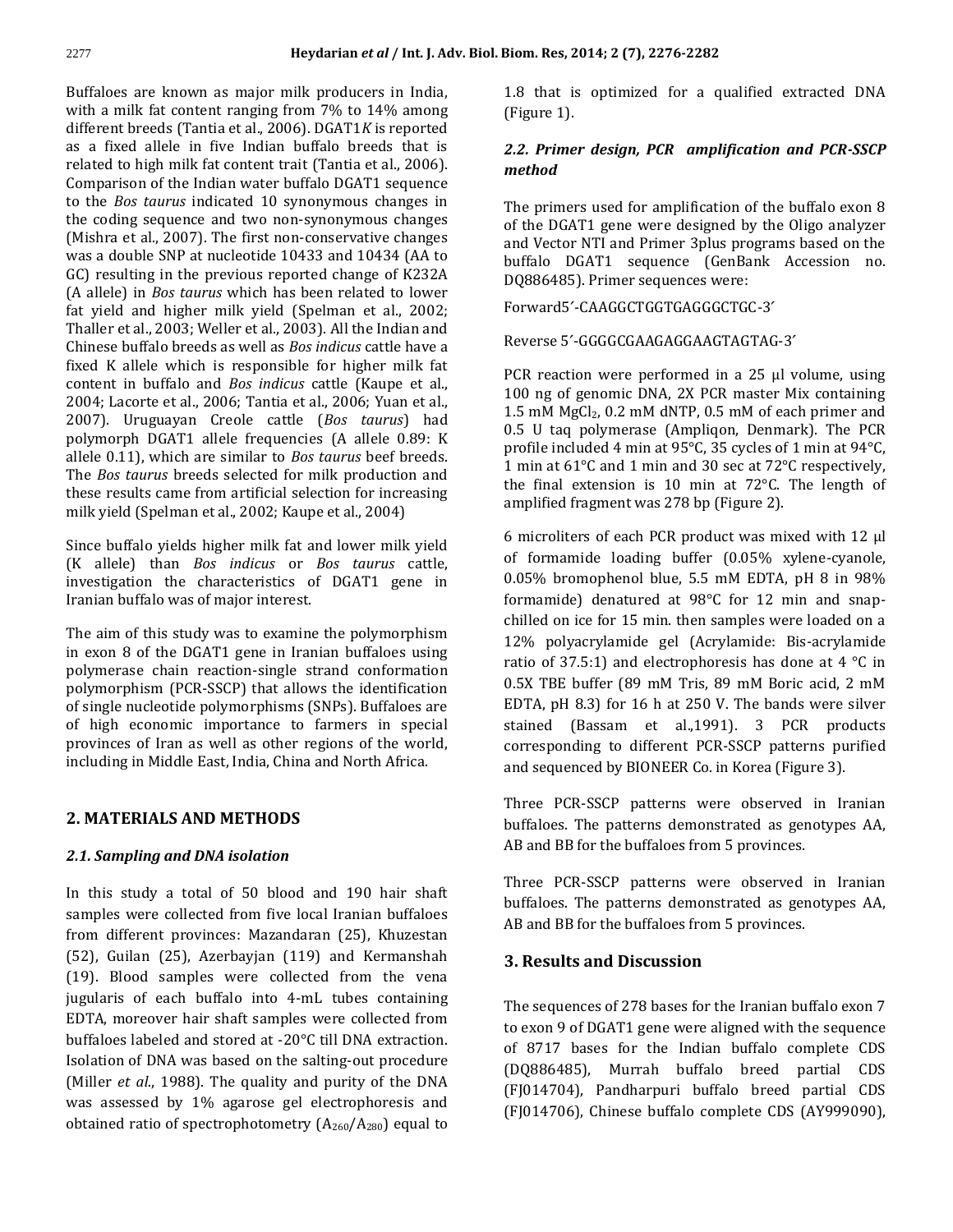*Bos indicus* partial CDS (DQ228762) and *Bos taurus* complete CDS (AJ318490).

We found that the gene in buffalo coded 489 amino acids which is similar to the sequences above the K232A position, encodes "AA" that leads to K allele or lysine in cattle and buffalo, except *Bos taurus* sequence revealed by Winter et al., 2002. K232A position encodes "GC" and leads in A allele or alanine. The position of K232A in cattle is 10433-10434 (GC/AA) but in buffalo the position is 6962-6963 at exon 8. A substitution that is a transition mutation (C/T) at position 7036, located at intron 8, which is a non-synonymous mutation, was seen in Iranian buffalo which was similar to Indian buffalo (Venkatachalapathy et al., 2013; Winter et al., 2002). Genotypic and allelic frequencies obtained from PCR-SSCP analysis by GeneAlex6.5 program are demonstrated in table 2.

The BB genotype resembles only T at position 7036 that rarely was seen only in Azerbayjan population. In Indian Murrah buffalo population the frequency of BB genotype was reported 0.09 (Raut et al., 2012).

The SNP which is identified at position 7036, based on accession number: DQ886485, was seen as exchange of C to T. On the other hand both nucleotides (C and T) have been seen in some individuals as heterozygous genotypes, was shown as Y in figure 3, 4 and 5.

It is shown in Figure 4, the first sequence line is the reference sequence from Indian *Bubalus bubalis*, with Accession no. DQ886485 and the other sequence lines belong to Iranian buffalo samples. The C/T substitution as a transition mutation occurred in the population of Iranian buffaloes which is a nonsense mutation.

In figure 5, the heterozygousity for position 7036 is visualized. C and T alleles both are present at this position.

Our finding about the previous SNP (C,T) is similar to the sequencing study on Indian buffalo in Murrah and Pandharpuri breeds at position 7036 (Raut et al., 2012) that was reported at intron 8 region of DGAT1 gene, hence, present and of Raut *et al.*, 2012 studies are consistent, at this position all three genotypes were available in Iranian and Indian Murrah buffalo breeds, as is shown in table 2 with considering the SNP (C,T).

Genotype BB was not seen in Indian Pandharpuri breed (Raut et al., 2012). Based on another study on Indian buffalo and *Bos indicus* cattle breeds a transition mutation C to T at 14th position of intron 8 was reported, and this position was at nucleotide 7036 in *Bubalus bubalis* and 10507 in *Bos indicus* (Venkatachalapathy et al., 2013)*.* In their study only 2 genotypes reported and the genotype BB which represented TT individuals was not reported and table7 denotes genotypic and allelic frequencies related to that study.

The GC/AA substitutions in exon 8 of the DGAT1 gene in the cattle has been associated with milk fat content (Winter et al., 2002; Weller et al., 2003; Grisart et al., 2004). Their achievement agrees with association of DGAT1*K* allele with higher milk fat content, that has been fixed and conserved in *Bos indicus* cattle (DQ228762), Chinese (AY999090) and Indian (DQ886485) buffalo breeds (Tantia et al., 2006; Mishra et al., 2007; Raut et al., 2012). Comparison between *Bos taurus*, *Bos indicus, Bubalus bubalis* and sequences of Iranian buffaloes regarding the sequence of K232A position and the related alignment is shown in figure 6.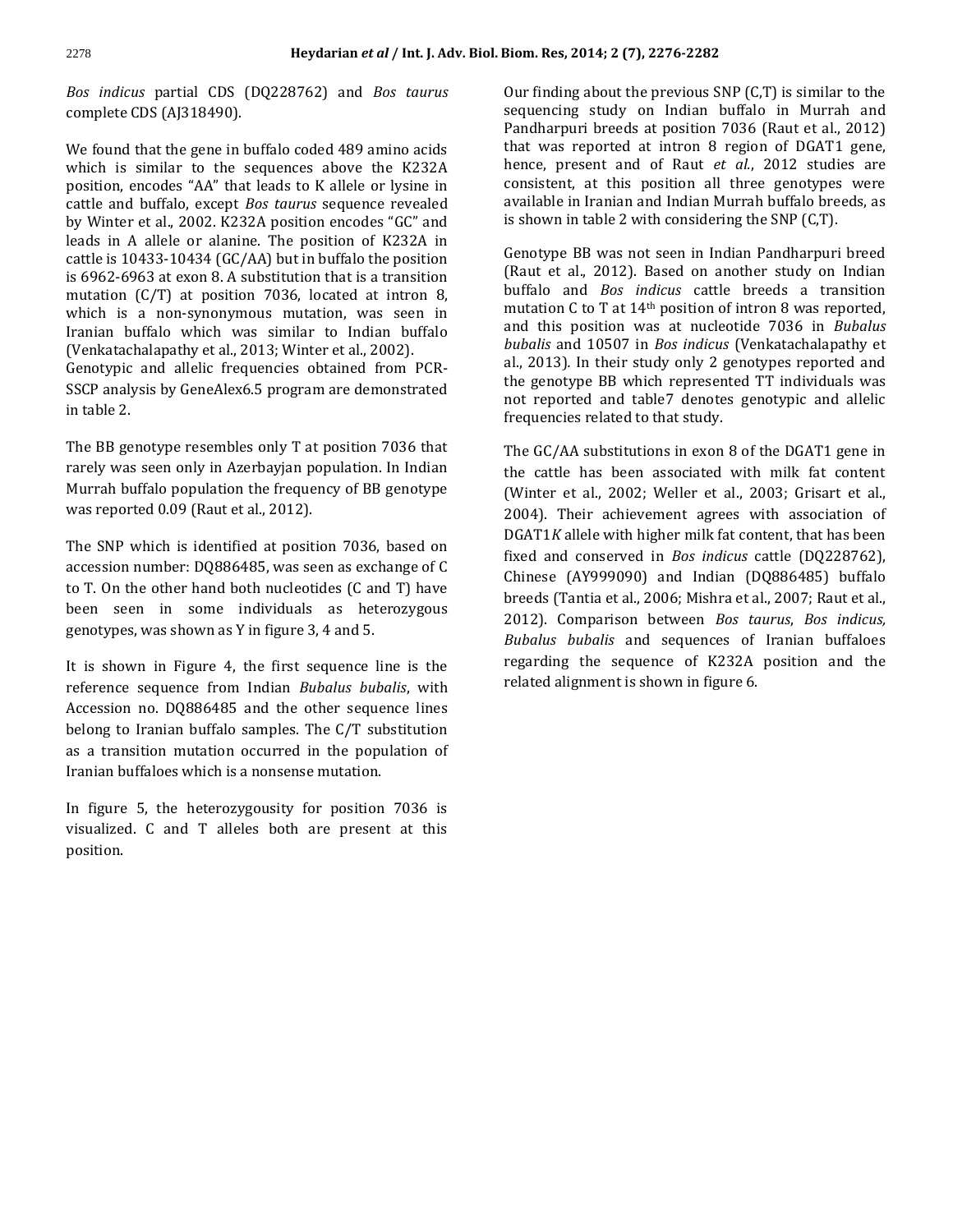

**Figure1- 1% agarose gel electrophoresis resembled the quality of DNA and spectrophotometry (A260/A280) electrocardiograph**

| <b>Gradient PCR</b> |      |      |        |      |      |      |      |      |      |      |      |
|---------------------|------|------|--------|------|------|------|------|------|------|------|------|
| $M$ 1kb             | 55.7 | 57.4 | 59.1   | 60.8 | 62.4 | 55.7 | 57.4 | 59.1 | 60.8 | 62.4 | M1kb |
| 10000               |      |      |        |      |      |      |      |      | ۔    |      |      |
| 3000                |      |      |        |      |      |      |      |      |      |      |      |
|                     |      |      | 278 bp |      |      |      |      |      |      |      |      |
| 1000                |      |      |        |      |      |      |      |      |      |      |      |
| 250                 |      |      |        |      |      |      |      |      |      |      |      |
|                     |      |      |        |      |      |      |      |      |      |      |      |
|                     |      |      |        |      |      |      |      |      |      |      |      |
|                     |      |      |        |      |      |      |      |      |      |      |      |

**Figure2- PCR Amplification 2% agarose gel electrophoresis**



**Figure3- Patterns of SSCP derived from 5 provinces in Iran related to Iranian buffalo**

| <b>Y</b> File          | Edit Sequence Alignment View Accessory Application RNA World Wide Web Options Window Help |                   |                                             |                           |                                           |      |      |      |      |      |      |      |      | $ 5$ X |
|------------------------|-------------------------------------------------------------------------------------------|-------------------|---------------------------------------------|---------------------------|-------------------------------------------|------|------|------|------|------|------|------|------|--------|
| B                      |                                                                                           |                   |                                             |                           |                                           |      |      |      |      |      |      |      |      |        |
| B<br>Courier New       | 11                                                                                        | 4 total sequences |                                             |                           |                                           |      |      |      |      |      |      |      |      |        |
| Mode: Select / Slide   | Selection: null<br>Position:                                                              |                   | Sequence Mask: None<br>Numbering Mask: None |                           | Start<br>ruler at:                        |      |      |      |      |      |      |      |      |        |
|                        |                                                                                           |                   |                                             | $\mathbf{M}$ $\mathbf{F}$ | Scroll <b>Line</b><br>speed slow a 4 fast |      |      |      |      |      |      |      |      |        |
|                        | 7010<br>7000                                                                              | 7020              | 7030<br>7040                                | 7050                      | 7060                                      | 7070 | 7080 | 7090 | 7100 | 7110 | 7120 | 7130 | 7140 | 7150   |
| Bubalus<br>Ah1 FDGAT   | bu CTACCCCGACAACCTGACCTACCGCGGTGAGGATCCTG                                                 |                   |                                             |                           |                                           |      |      |      |      |      |      |      |      |        |
| R80 FDGAT<br>U11 FDGAT |                                                                                           |                   |                                             |                           |                                           |      |      |      |      |      |      |      |      |        |

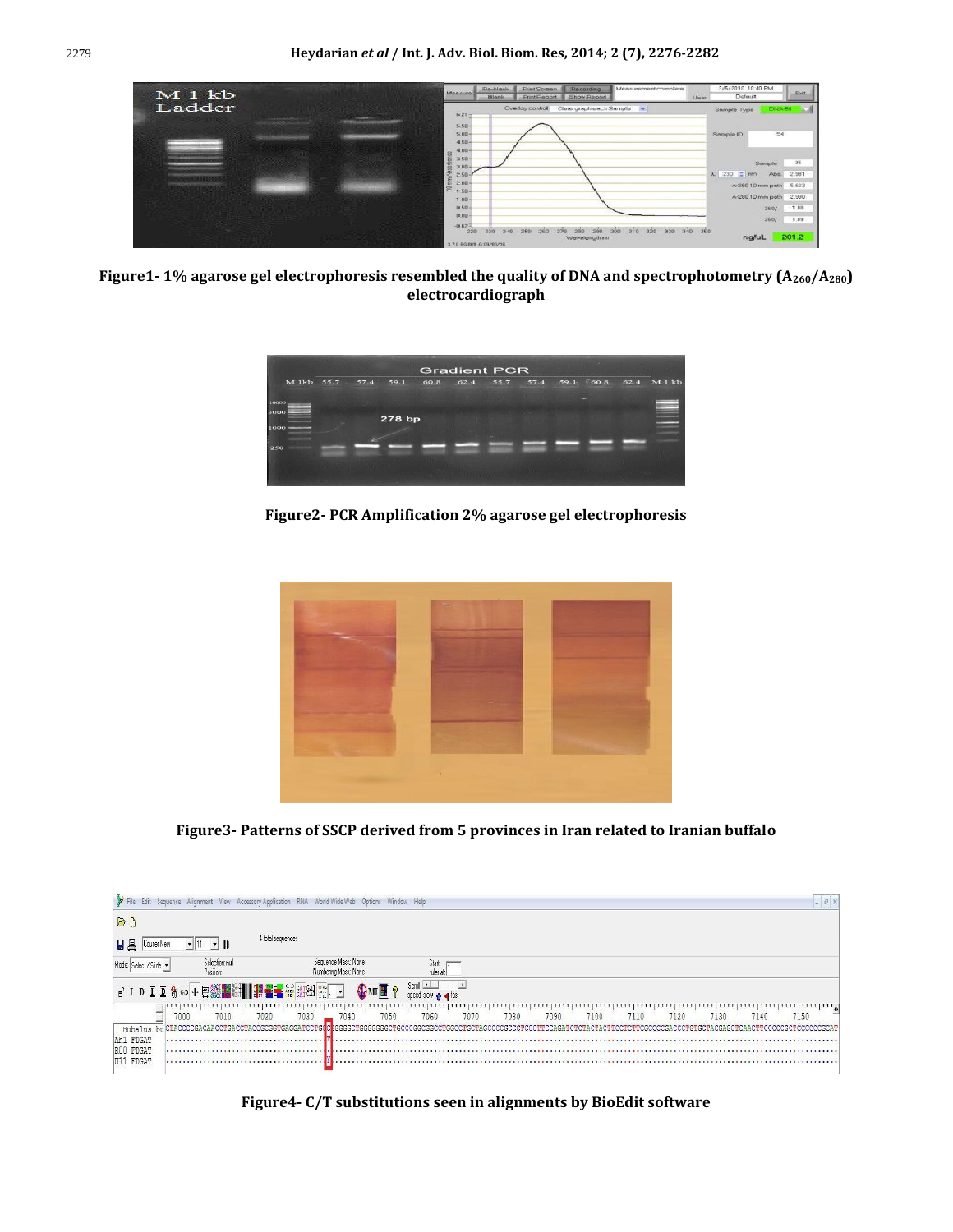

**Figure5- The electrocardiograph obtained from sequencing results in BioEdit program represents heterozygous genotypes**

|                  | Bos taurus CTTTGGCAGGTAA GO GCCAACGGGGGAG |
|------------------|-------------------------------------------|
|                  |                                           |
|                  |                                           |
|                  |                                           |
| R80 FDGAT        | . <mark>.</mark> AA <b>.</b>              |
| <b>II1 FDGAT</b> | . <b>AA</b>                               |

**Figure6- Alignment of** *Bos taurus***,** *Bos indicus* **(nt10433-10434),** *Bubalus bubalis* **(nt6962-6963) and the Iranian buffaloes sequences in K232A position**

| <b>Allele</b>                                      | <b>Nucleotide position 7036</b> |  |
|----------------------------------------------------|---------------------------------|--|
|                                                    |                                 |  |
| A                                                  |                                 |  |
| B                                                  | $\mathbf{T}$                    |  |
| DQ886485 (Bubalus bubalis DGAT1 gene complete CDS) |                                 |  |
|                                                    | $\sqrt{ }$                      |  |

Derived from Accession Number: DQ886485 in GenBank.

## **Table 2- Genotype and allele frequencies derived from PCR-SSCP analysis of the DGAT1 gene in Iranian buffaloes**

|     | <b>Genotype frequencies</b> | <b>Allele frequencies</b> |                          |      |      |
|-----|-----------------------------|---------------------------|--------------------------|------|------|
|     | AA                          | AB                        | <b>BB</b>                | A    | B    |
| 25  | 0.56                        | 0.44                      | $\overline{\phantom{0}}$ | 0.78 | 0.22 |
| 52  | 0.38                        | 0.62                      | $\qquad \qquad$          | 0.68 | 0.32 |
| 25  | 0.65                        | 0.35                      | $\overline{\phantom{a}}$ | 0.80 | 0.20 |
| 119 | 0.20                        | 0.78                      | 0.02                     | 0.60 | 0.40 |
| 19  | 0.56                        | 0.44                      | $\overline{\phantom{a}}$ | 0.73 | 0.27 |
|     |                             |                           |                          |      |      |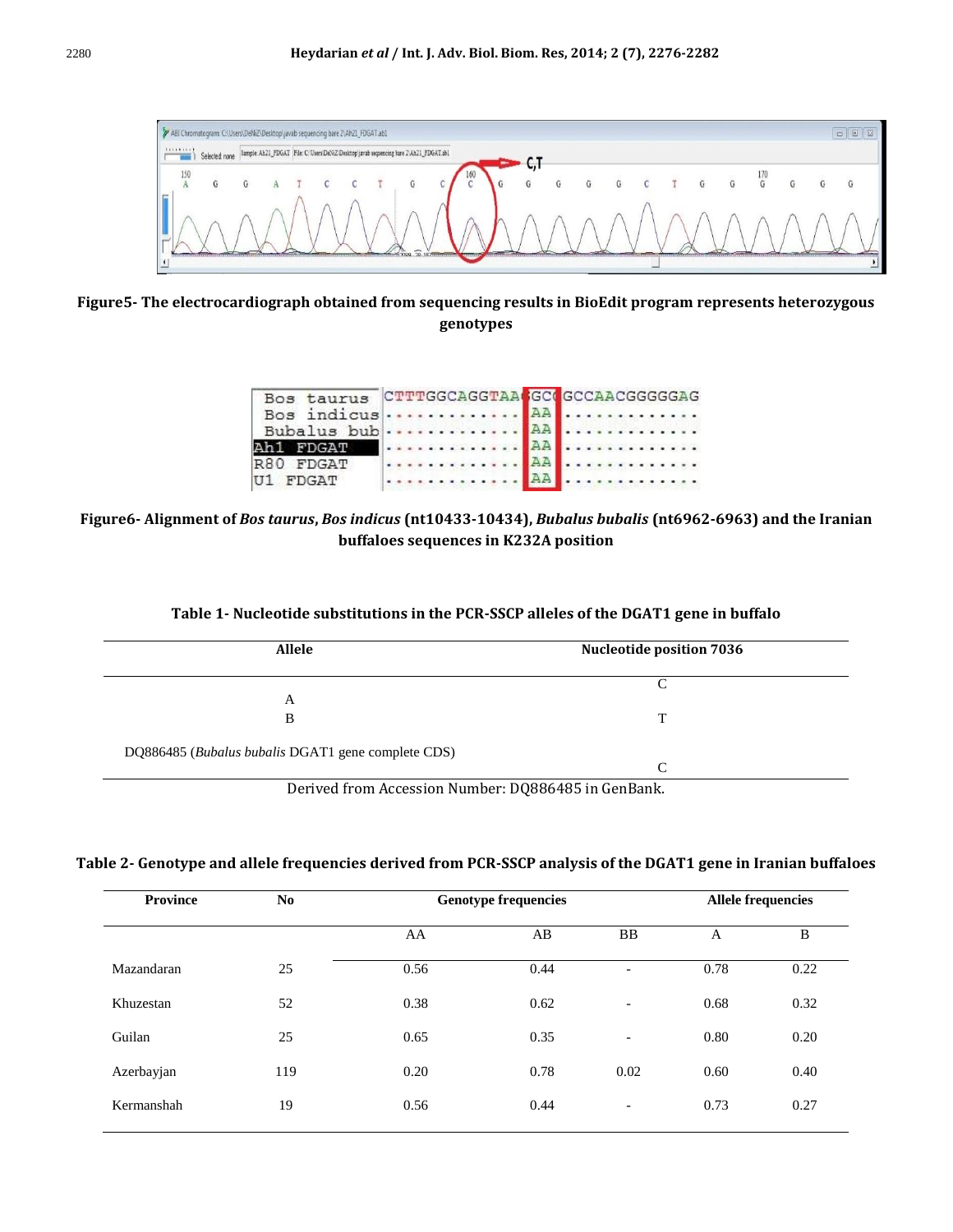|                                  | <b>Genotypic frequency</b> |           | <b>Allelic frequency</b> |                |
|----------------------------------|----------------------------|-----------|--------------------------|----------------|
| <b>Species and breed</b>         | CC                         | CT        | $\overline{C}$           | $\overline{T}$ |
| <b>Buffalo (Bubalus bubalis)</b> |                            |           |                          |                |
| Bhadawari (54)                   | 0.59(32)                   | 0.41(22)  | 0.80                     | 0.20           |
| Mehsana (71)                     | 0.49(35)                   | 0.51(36)  | 0.74                     | 0.26           |
| Murrah (57)                      | 0.54(31)                   | 0.46(26)  | 0.77                     | 0.23           |
| <b>Surti</b> (56)                | 0.41(23)                   | 0.49(33)  | 0.66                     | 0.34           |
| <b>Overall</b>                   | 0.51(121)                  | 0.49(117) | 0.74                     | 0.26           |
| Cattle (Bos indicus)             |                            |           |                          |                |
| Hariana (40)                     | 0.73(29)                   | 0.27(11)  | 0.86                     | 0.14           |
| Sahival (40)                     | 0.75(30)                   | 0.25(10)  | 0.87                     | 0.13           |
| Nimari (40)                      | 0.82(32)                   | 0.18(08)  | 0.91                     | 0.09           |
| Overall (120)                    | 0.76(91)                   | 0.24(29)  | 0.88                     | 0.12           |

#### **Table 3-Genotypic and allelic frequencies from Venkatachalapathy** *et al***., 2013 report.**

## **Conclusions**

According to previous studies on *Bos taurus* breeds, AA/GC substitution at position 10433-10434 leads to set alanine amino acid in K232A which is associated with higher milk yield and lower milk fat content (Winter et al., 2002; Weller et al., 2003; Grisart et al., 2004). On the other hand our finding for Iranian buffaloes as well as Indian's reports show GC/AA substitution in exon 8 of DGAT1 at position 6962-6963 in *Bubalus bubalis* that leads to K allele or lysine amino acid to be set in K232A site which seems to be associated with high milk fat content in Iranian buffalo, *Bos indicus*, Chinese and Indian buffaloes. In summary, exon 8 is a conserved region for high milk fat content (K allele) in buffaloes and *Bos indicus* which is not the case in *Bos taurus* breed, based on different studies (Ripoli et al., 2006; Yuan et al.,2007; Tantia et al.,2006; Mishra et al.,2007; Raut et al., 2012).

The SNP which is found at position 7036 of *Bubalus bubalis* in present study and in Raut's report, was at intron 8 region and this substitution might have an important impact on functionality of enzymes such as endothelial nitric oxide synthase (Buraczynska et

al.,2004; Gruszcynka et al.,2005). The detected SNP at nucleotide 14th of intron 8 was located in non-coding region, without any direct effect on peptide sequence. It might affect the gene expression and influencing the rate of mRNA splicing (Hastings and Krainer, 2001). For further studies it could be proposed to work on the effects of these SNPs and their relationship and association to biochemical pathways and production traits to reveal their importance in different populations buffaloes.

#### **References**

Bassam B. J., Caetano-Anolles, G. and Gresshoff, P .M. 1991. Fast and sensitive silver staining of DNA in polyacrylamide gels. Anal Biochem. 196:80-83.

Buraczynska, M., Ksiazek, P., Zaluska, W., Nowicka, T. and Ksiazek, A. 2004. Endothelial nitric oxide synthase gene intron 4 polymorphism in patients with end-stage renal disease. Neph Dial Transp. 19:2302-2306.

Cases, S., Smith, S. J., Zheng, Y. W., Myers, H. M., Lear, S. R., et al. 1998. Identification of a gene encoding an acyl CoA: Diacylglycerol acyltransferase, a key enzyme in